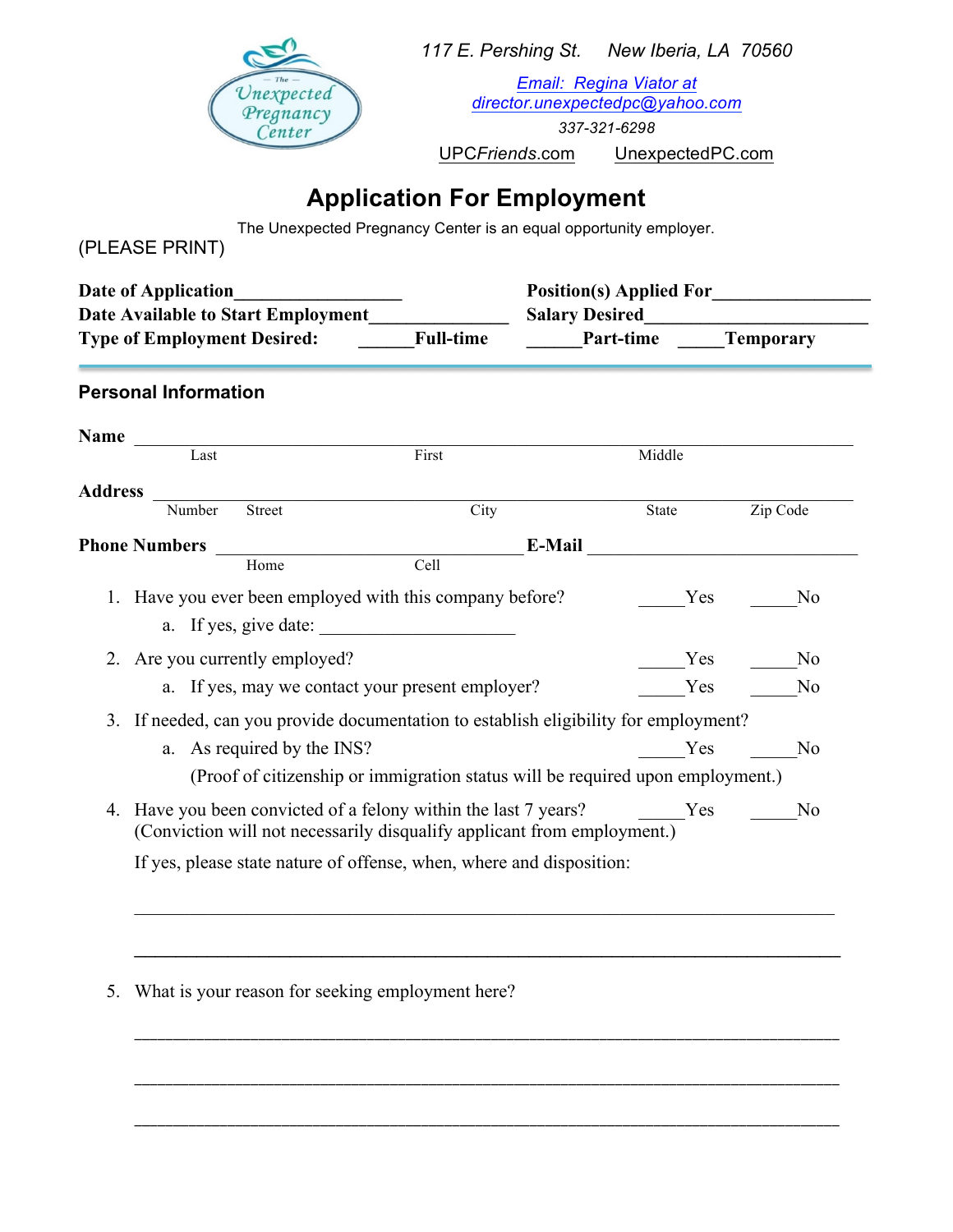### **Education/Training**

|                                      | Name & City | Circle last year<br>completed | Graduate?             | <b>Major/Degree Received</b> |
|--------------------------------------|-------------|-------------------------------|-----------------------|------------------------------|
| <b>High School</b>                   |             | 9<br>10 11 12                 | Yes<br>N <sub>o</sub> |                              |
| <b>College</b>                       |             | $1 \t2 \t3 \t4$               | Yes<br>N <sub>o</sub> |                              |
| Nursing,<br>Trade,<br>Business, etc. |             | $1 \t2 \t3 \t4$               | Yes<br>N <sub>o</sub> |                              |
| Graduate<br><b>Degree</b>            |             | $1 \t2 \t3 \t4$               | Yes<br>N <sub>o</sub> |                              |

#### **Special Study/Internship/Research/Honors received:**

**Job Related Skills (licenses):**

**Job Related Activities/Professional Memberships/ Offices held:**

(It is your option to exclude organizations, the name or character of which indicates race, gender, color, religion, national origin, or other protected status.)

 $\_$  , and the contribution of the contribution of the contribution of the contribution of  $\mathcal{L}_\text{max}$ 

 $\_$ 

 $\_$  , and the contribution of the contribution of the contribution of the contribution of  $\mathcal{L}_\text{max}$ 

\_\_\_\_\_\_\_\_\_\_\_\_\_\_\_\_\_\_\_\_\_\_\_\_\_\_\_\_\_\_\_\_\_\_\_\_\_\_\_\_\_\_\_\_\_\_\_\_\_\_\_\_\_\_\_\_\_\_\_\_\_\_\_\_\_\_\_\_\_\_\_\_\_\_\_\_

 $\mathcal{L}_\mathcal{L} = \{ \mathcal{L}_\mathcal{L} = \{ \mathcal{L}_\mathcal{L} = \{ \mathcal{L}_\mathcal{L} = \{ \mathcal{L}_\mathcal{L} = \{ \mathcal{L}_\mathcal{L} = \{ \mathcal{L}_\mathcal{L} = \{ \mathcal{L}_\mathcal{L} = \{ \mathcal{L}_\mathcal{L} = \{ \mathcal{L}_\mathcal{L} = \{ \mathcal{L}_\mathcal{L} = \{ \mathcal{L}_\mathcal{L} = \{ \mathcal{L}_\mathcal{L} = \{ \mathcal{L}_\mathcal{L} = \{ \mathcal{L}_\mathcal{$ 

\_\_\_\_\_\_\_\_\_\_\_\_\_\_\_\_\_\_\_\_\_\_\_\_\_\_\_\_\_\_\_\_\_\_\_\_\_\_\_\_\_\_\_\_\_\_\_\_\_\_\_\_\_\_\_\_\_\_\_\_\_\_\_\_\_\_\_\_\_\_\_\_\_\_\_\_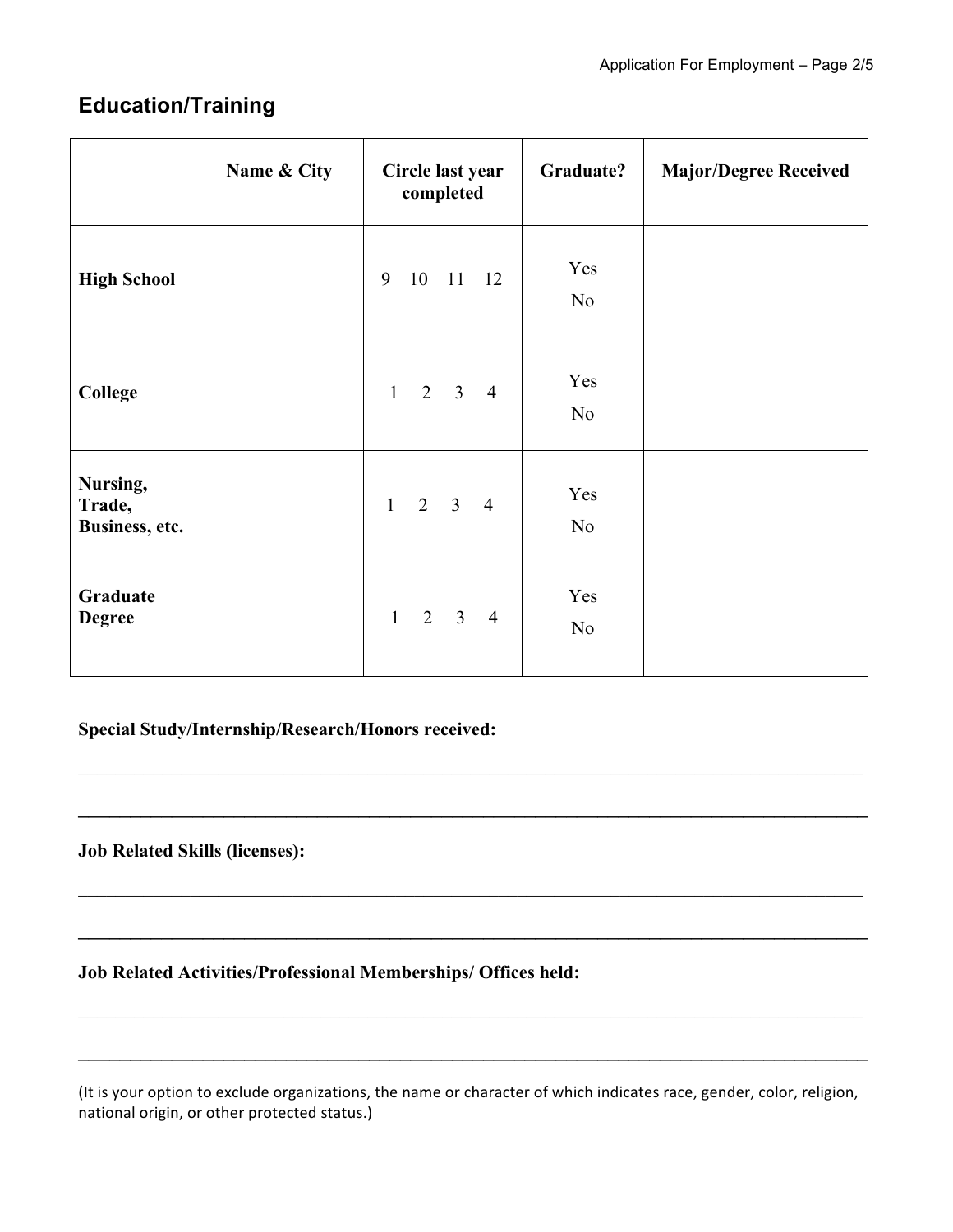## References

| <i>Three Employment References:</i> |                                |
|-------------------------------------|--------------------------------|
|                                     |                                |
|                                     |                                |
|                                     | Position and years acquainted: |
|                                     |                                |
|                                     |                                |
|                                     |                                |
|                                     |                                |
|                                     |                                |
|                                     |                                |
|                                     |                                |
| <b>Two Personal References:</b>     |                                |
|                                     |                                |
|                                     |                                |
|                                     |                                |
|                                     |                                |
|                                     |                                |
|                                     |                                |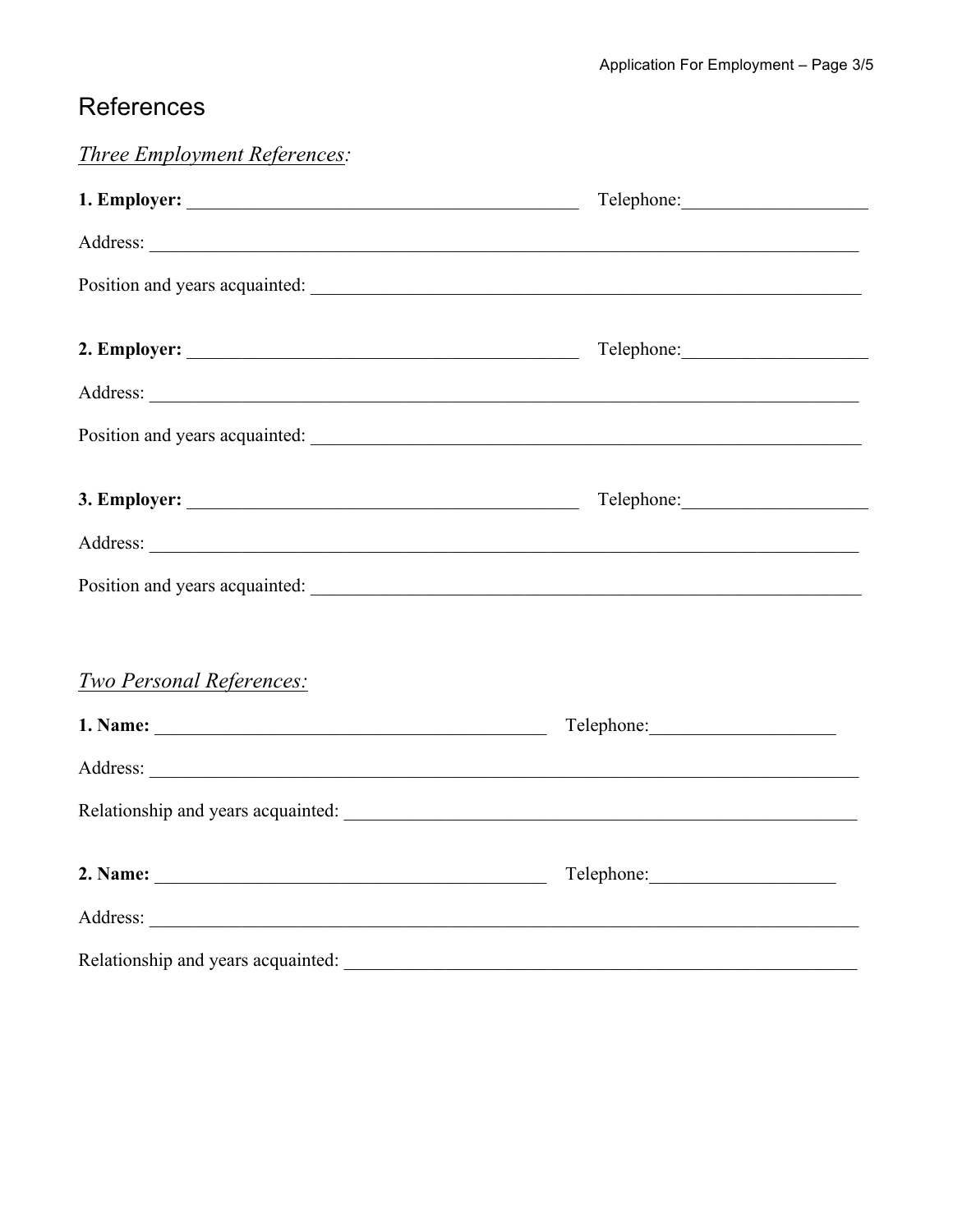# Employment Experience

Start with most recent job. Include job related military service assignments and volunteer activities. (You may exclude organization names that would reveal sex, race, religion, national origin, age, ancestry, disability, or other protected status.)

| $\boldsymbol{l}$     | <b>Employer:</b><br><b>Address:</b><br><b>Phone:</b><br><b>Work Performed:</b> | From:<br><b>Ending</b><br>Salary/Wages:<br><b>Reason For Leaving:</b> | To:<br><b>Job Title:</b><br>Supervisor: |
|----------------------|--------------------------------------------------------------------------------|-----------------------------------------------------------------------|-----------------------------------------|
| $\overline{2}$       | <b>Employer:</b><br><b>Address:</b><br><b>Phone:</b><br><b>Work Performed:</b> | From:<br><b>Ending Salary/Wages:</b><br><b>Reason For Leaving:</b>    | To:<br><b>Job Title:</b><br>Supervisor: |
| $\boldsymbol{\beta}$ | <b>Employer:</b><br><b>Address:</b><br><b>Phone:</b><br><b>Work Performed:</b> | From:<br><b>Ending</b><br>Salary/Wages:<br><b>Reason For Leaving:</b> | To:<br><b>Job Title:</b><br>Supervisor: |

If you need additional space, please continue on a separate sheet of paper.

**NOTES** (additional job related information):